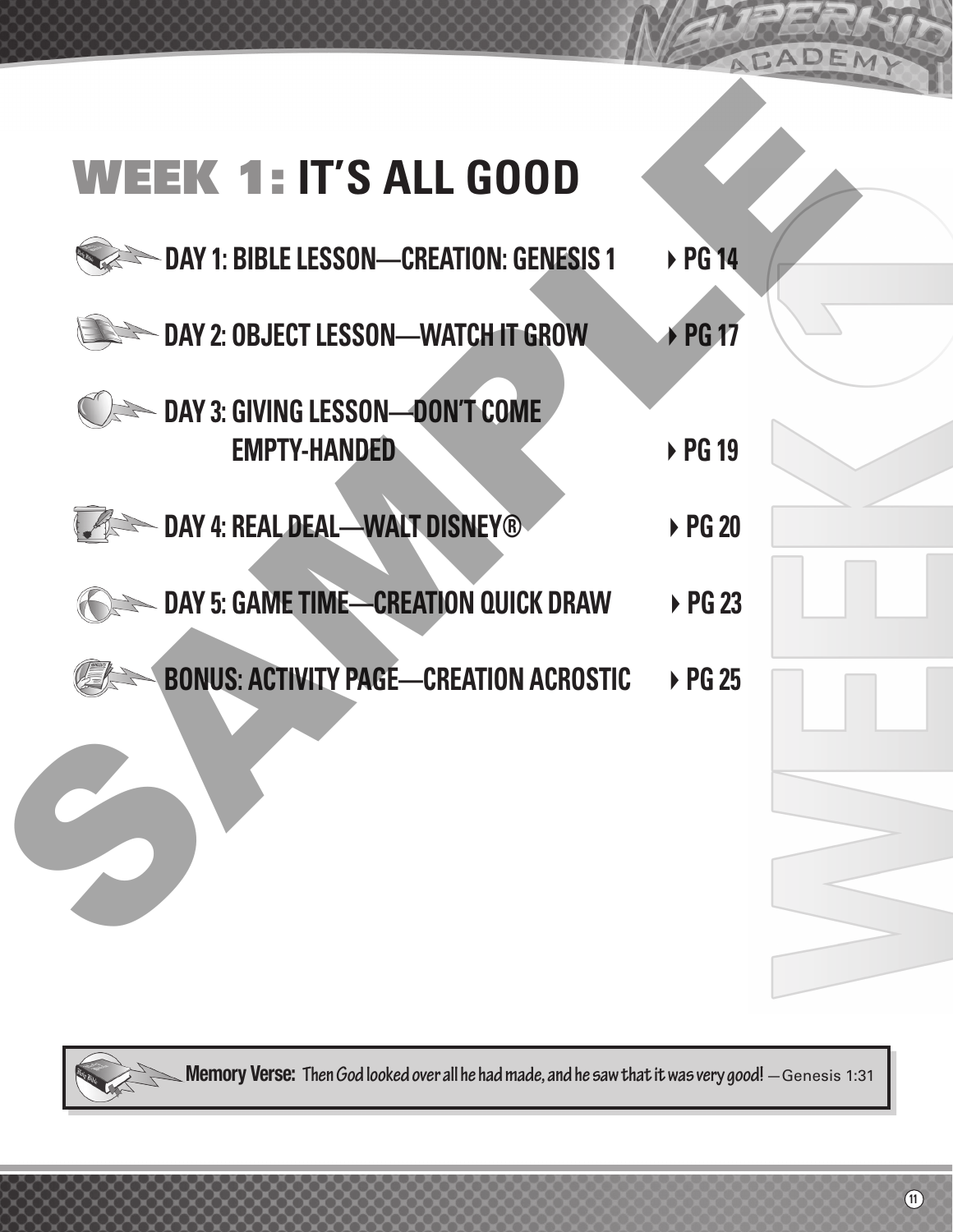

|              |                                                                  | <b>WEEK 1: SNAPSHOT</b>    | <b>IT'S ALL GOOD</b>                                                                                                                                                                                                                                                                                                              |
|--------------|------------------------------------------------------------------|----------------------------|-----------------------------------------------------------------------------------------------------------------------------------------------------------------------------------------------------------------------------------------------------------------------------------------------------------------------------------|
| <b>DAY</b>   | <b>TYPE OF LESSON</b>                                            | <b>LESSON TITLE</b>        | <b>SUPPLIES</b>                                                                                                                                                                                                                                                                                                                   |
| Day 1        | <b>Bible Lesson</b>                                              | <b>Creation: Genesis 1</b> | None                                                                                                                                                                                                                                                                                                                              |
| Day 2        | <b>Object Lesson</b>                                             | <b>Watch It Grow</b>       | 1-2 Cards per child of instant sponge animals in dissolving capsules (available<br>inexpensively at dollar stores, toy stores or online), Clear container, Water                                                                                                                                                                  |
| Day 3        | Giving Lesson                                                    | Don't Come<br>Empty-Handed | Small bouquet of fresh-cut flowers                                                                                                                                                                                                                                                                                                |
| Day 4        | <b>Real Deal</b>                                                 | Walt Disney®               | Mickey Mouse® or Minnie Mouse® attire, Mouse ears/tail, Face<br>painted to look like mouse face, Disney® gloves                                                                                                                                                                                                                   |
| Day 5        | <b>Game Time</b>                                                 | <b>Creation Quick Draw</b> | 2 Large notepads, 2 Black markers (or pencils), 10 Slips of paper,<br>1 Bowl                                                                                                                                                                                                                                                      |
|              |                                                                  |                            |                                                                                                                                                                                                                                                                                                                                   |
| <b>Bonus</b> | <b>Activity Page</b>                                             | <b>Creation Acrostic</b>   | 1 Copy for each child                                                                                                                                                                                                                                                                                                             |
| we know why? | <b>Lesson Introduction:</b>                                      |                            | It's easy to teach children that God made trees, grass and flowers. But, how far short this falls from the grand plan-<br>ning and intricate details our heavenly Father invested in this place we know as Earth! He did so much for us, but do<br>. Why did God put so much detail into the countless colors of fish in the sea? |
|              | • What purpose could there be for the variety of flowers we see? |                            |                                                                                                                                                                                                                                                                                                                                   |

#### **Lesson Introduction:**

- Why did God put so much detail into the countless colors of fish in the sea?
- What purpose could there be for the variety of flowers we see?

Whenever I talk about THE BLESSING and the plan of God, I call it "The Sweet Life": an amazing life God has planned for you and your children. And, because you put Him in charge, He makes things work out for you and blesses everything you do (Romans 8; Deuteronomy 28)!

I like to talk about it every chance I get!

Love,<br>Commander fellie

Commander Kellie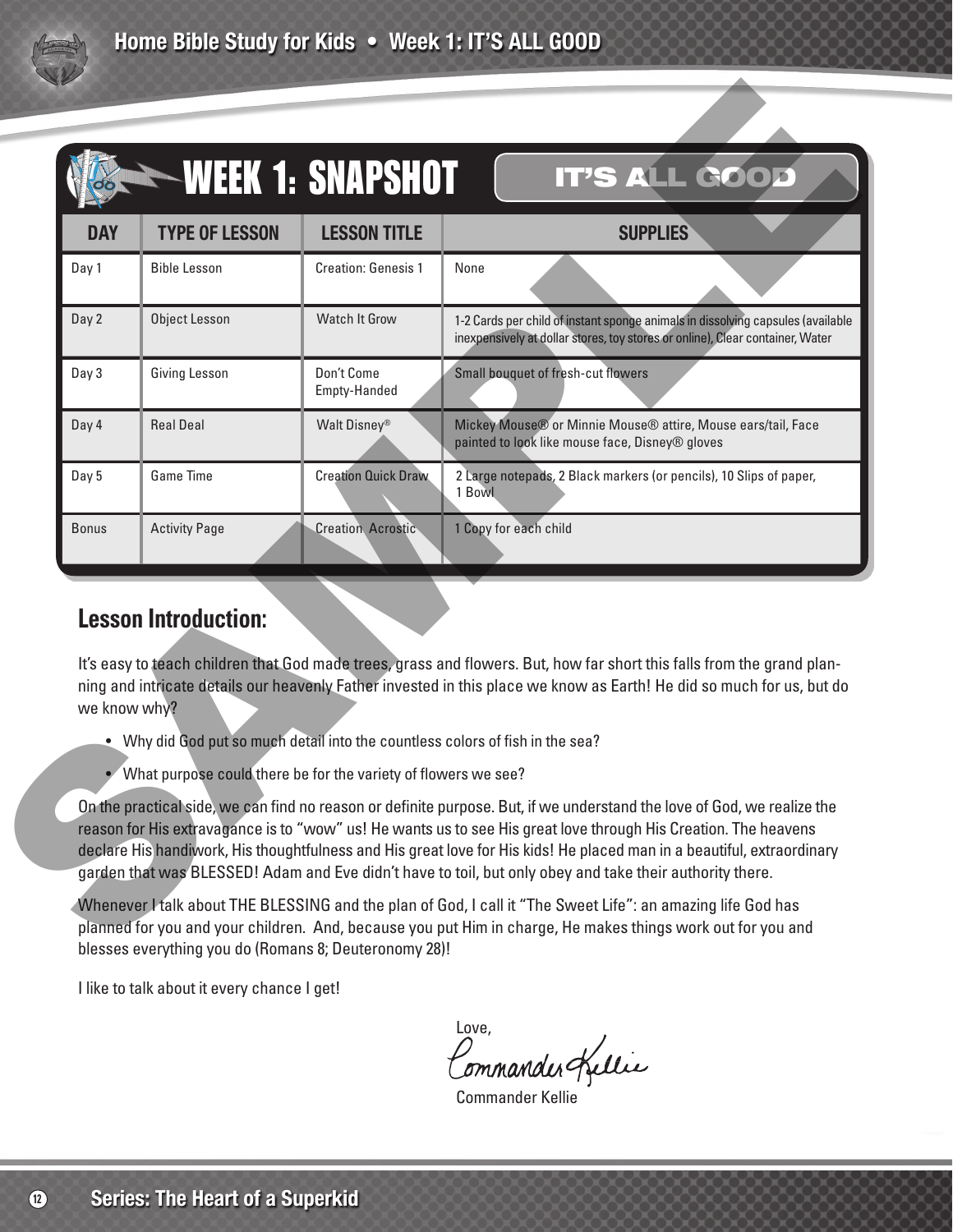#### **Lesson Outline:**

This week, your children will learn about God's Creation, but you will move beyond the details of what God created and dig into the truth of *why* He created it—because He loves us! Lesson Outline:<br>
This wook, your children will learn shout God's Creation, but you will move beyond the details of what God creation<br>
and dig into the task of the CLOVES US, HE MADE EVERYTHING GOOD<br>
a. God creation is pres

### **I. BECAUSE HE LOVES US, HE MADE EVERYTHING GOOD**

- a. God created a wonderful planet called Earth.
- b. He wanted a special home for His family.
- c. God always thinks BIG for His kids.
- d. He didn't rest or stop creating until He thought it was good enough for His kids! Genesis 1:10, 12, 17-18, 21, 25, 31, 2:18

## **II. GOD PLANTED THE MOST BEAUTIFUL GARDEN IN THE WORLD Genesis 1:26-31**

- a. God put Adam and Eve in charge of the whole place. Verses 26-27
- b. He gave His kids THE BLESSING to run everything! Verse 28
- c. Our heavenly Father planted a spectacular Garden and made it grow! Verses 29-31; Genesis 2:8-12
- d. There was no toil or hard work—THE BLESSING did the work. They just had to watch over it. Genesis 2:15

\_\_\_\_\_\_\_\_\_\_\_\_\_\_\_\_\_\_\_\_\_\_\_\_\_\_\_\_\_\_\_\_\_\_\_\_\_\_\_\_\_\_\_\_\_\_\_\_\_\_\_\_\_\_\_\_\_\_\_\_\_\_\_\_\_\_\_\_\_\_\_\_\_\_\_\_\_\_\_\_\_\_\_\_\_\_\_ \_\_\_\_\_\_\_\_\_\_\_\_\_\_\_\_\_\_\_\_\_\_\_\_\_\_\_\_\_\_\_\_\_\_\_\_\_\_\_\_\_\_\_\_\_\_\_\_\_\_\_\_\_\_\_\_\_\_\_\_\_\_\_\_\_\_\_\_\_\_\_\_\_\_\_\_\_\_\_\_\_\_\_\_\_\_\_ \_\_\_\_\_\_\_\_\_\_\_\_\_\_\_\_\_\_\_\_\_\_\_\_\_\_\_\_\_\_\_\_\_\_\_\_\_\_\_\_\_\_\_\_\_\_\_\_\_\_\_\_\_\_\_\_\_\_\_\_\_\_\_\_\_\_\_\_\_\_\_\_\_\_\_\_\_\_\_\_\_\_\_\_\_\_\_ \_\_\_\_\_\_\_\_\_\_\_\_\_\_\_\_\_\_\_\_\_\_\_\_\_\_\_\_\_\_\_\_\_\_\_\_\_\_\_\_\_\_\_\_\_\_\_\_\_\_\_\_\_\_\_\_\_\_\_\_\_\_\_\_\_\_\_\_\_\_\_\_\_\_\_\_\_\_\_\_\_\_\_\_\_\_\_ \_\_\_\_\_\_\_\_\_\_\_\_\_\_\_\_\_\_\_\_\_\_\_\_\_\_\_\_\_\_\_\_\_\_\_\_\_\_\_\_\_\_\_\_\_\_\_\_\_\_\_\_\_\_\_\_\_\_\_\_\_\_\_\_\_\_\_\_\_\_\_\_\_\_\_\_\_\_\_\_\_\_\_\_\_\_\_ \_\_\_\_\_\_\_\_\_\_\_\_\_\_\_\_\_\_\_\_\_\_\_\_\_\_\_\_\_\_\_\_\_\_\_\_\_\_\_\_\_\_\_\_\_\_\_\_\_\_\_\_\_\_\_\_\_\_\_\_\_\_\_\_\_\_\_\_\_\_\_\_\_\_\_\_\_\_\_\_\_\_\_\_\_\_\_ \_\_\_\_\_\_\_\_\_\_\_\_\_\_\_\_\_\_\_\_\_\_\_\_\_\_\_\_\_\_\_\_\_\_\_\_\_\_\_\_\_\_\_\_\_\_\_\_\_\_\_\_\_\_\_\_\_\_\_\_\_\_\_\_\_\_\_\_\_\_\_\_\_\_\_\_\_\_\_\_\_\_\_\_\_\_\_

## **III. OUR HEAVENLY FATHER WANTED "THE SWEET LIFE" FOR HIS KIDS**

- a. Adam and Eve's lives in the Garden show us God's good plan for us, too. Ephesians 2:10 AMP
- b. We were made to be exactly like Him. Genesis 1:26
- c. God is the King of everything, and He wants His kids to rule like kings, too.
- d. Our Father's plan for us was all good. We call it "The Sweet Life!" Jeremiah 29:11

Notes: \_\_\_\_\_\_\_\_\_\_\_\_\_\_\_\_\_\_\_\_\_\_\_\_\_\_\_\_\_\_\_\_\_\_\_\_\_\_\_\_\_\_\_\_\_\_\_\_\_\_\_\_\_\_\_\_\_\_\_\_\_\_\_\_\_\_\_\_\_\_\_\_\_\_\_\_\_\_\_\_\_\_\_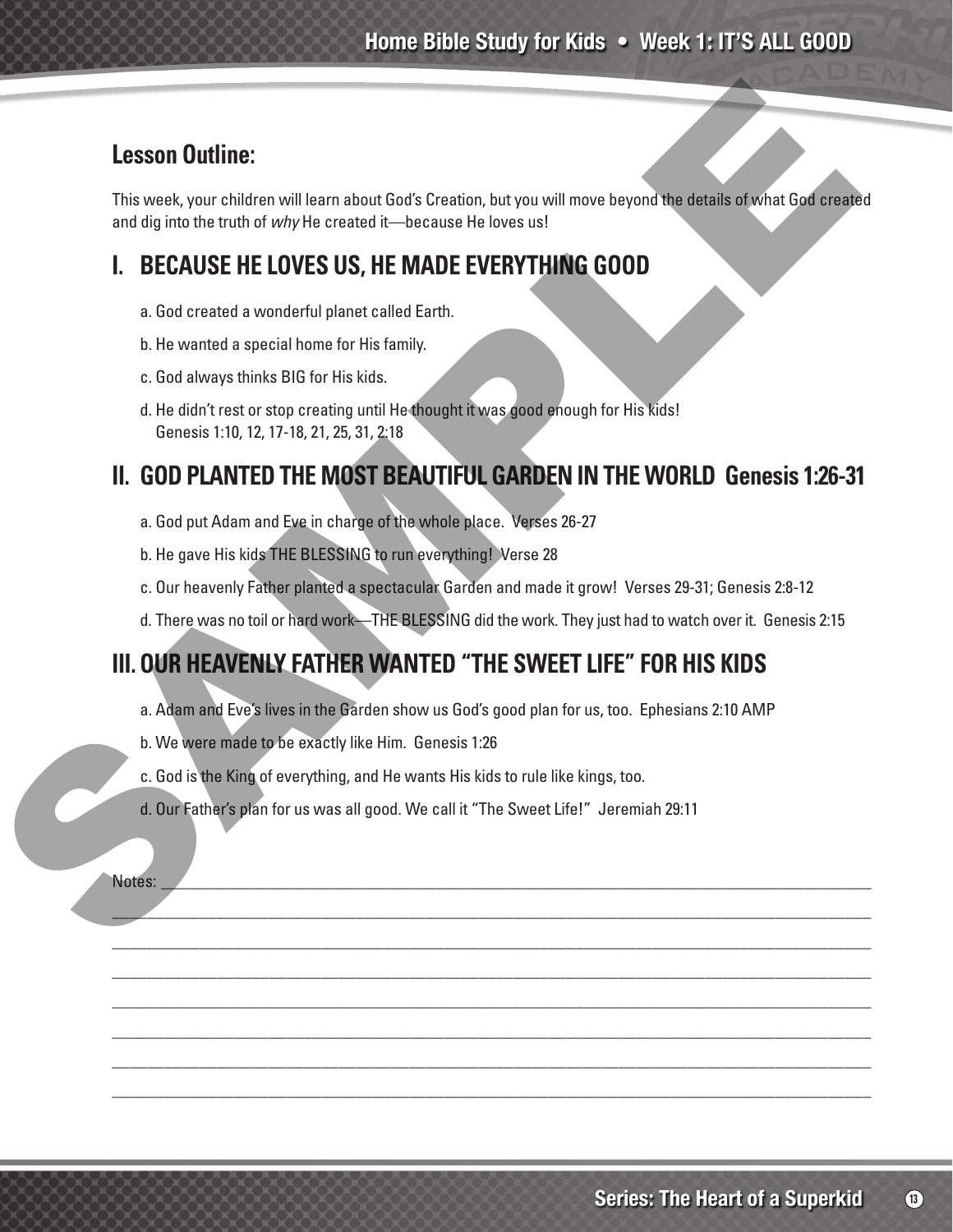

## **2 DAY 1: BIBLE LESSON** | CREATION: GENESIS

Memory Verse: **Then God looked over all he had made, and he saw that it was very good!**—Genesis 1:31

This week, your family will read the story of Creation. Take this time to teach about God's glorious, creative work and His love for His children. All God's creation was—*and is—*good! Just as God created the Garden of Eden for His first children, Adam and Eve, He continues to create good things for His kids, today. Your children have a hope and a future (Jeremiah 29:11) because of all the good things God has created for them. Remind them of how much God loves them, and that He is still creating "The Sweet Life" for them!

#### **Read Genesis 1: 1-31:** *The Account of Creation*

In the beginning God created the heavens and the earth. The earth was formless and empty, and darkness covered the deep waters. And the Spirit of God was hovering over the surface of the waters.

Then God said, "Let there be light," and there was light. And God saw that the light was good. Then he separated the light from the darkness. God called the light "day" and the darkness "night."

And evening passed and morning came, marking the first day.

Then God said, "Let there be a space between the waters, to separate the waters of the heavens from the waters of the earth." And that is what happened. God made this space to separate the waters of the earth from the waters of the heavens. God called the space "sky."

And evening passed and morning came, marking the second day.

Then God said, "Let the waters beneath the sky flow together into one place, so dry ground may appear." And that is what happened. God called the dry ground "land" and the waters "seas." And God saw that it was good. Then God said, "Let the land sprout with vegetation—every sort of seed-bearing plant, and trees that grow seed-bearing fruit. These seeds will then produce the kinds of plants and trees from which they came." And that is what happened. The land produced vegetation—all sorts of seed-bearing plants, and trees with seed-bearing fruit. Their seeds produced plants and trees of the same kind. And God saw that it was good. **SAMPLE SECOND CERTIFY CONTROL CONTROL CERTIFY CONTROL CERTIFY (SECONDS)**<br>This wook, your family will road the story of Crostion. Teks this line to the star filter to also provide engine of the star film of the star film o

And evening passed and morning came, marking the third day.

Then God said, "Let lights appear in the sky to separate the day from the night. Let them be signs to mark the seasons, days, and years. Let these lights in the sky shine down on the earth." And that is what happened. God made two great lights—the larger one to govern the day, and the smaller one to govern the night. He also made the stars. God set these lights in the sky to light the earth, to govern the day and night, and to separate the light from the darkness. And God saw that it was good.

And evening passed and morning came, marking the fourth day.

Then God said, "Let the waters swarm with fish and other life. Let the skies be filled with birds of every kind." So God created great sea creatures and every living thing that scurries and swarms in the water, and every sort of bird—each producing offspring of the same kind. And God saw that it was good. Then God blessed them, saying, "Be fruitful and multiply. Let the fish fill the seas, and let the birds multiply on the earth."

And evening passed and morning came, marking the fifth day.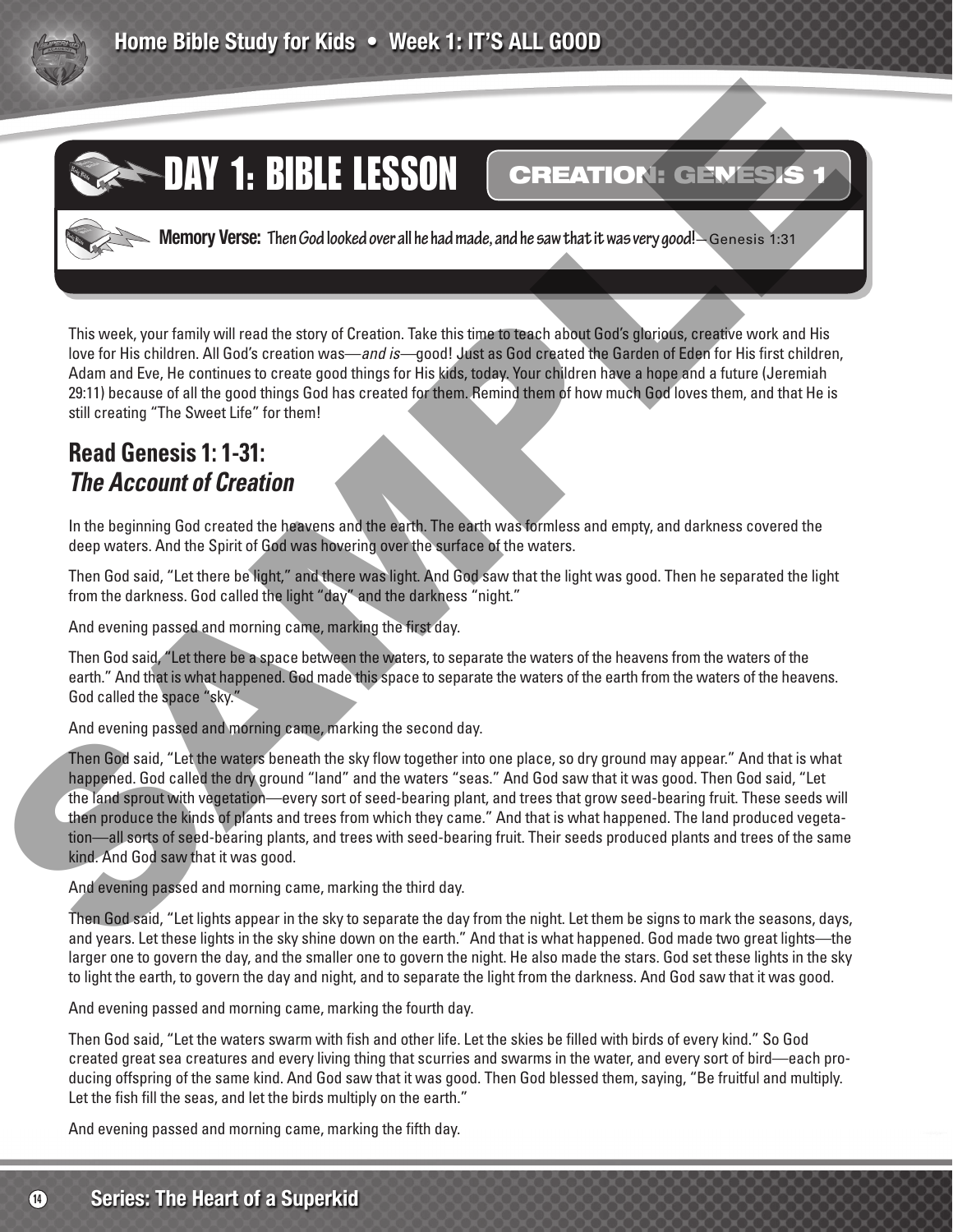Then God said, "Let the earth produce every sort of animal, each producing offspring of the same kind—livestock, small animals that scurry along the ground, and wild animals." And that is what happened. God made all sorts of wild animals, livestock, and small animals, each able to produce offspring of the same kind. And God saw that it was good.

Then God said, "Let us make human beings in our image, to be like us. They will reign over the fish in the sea, the birds in the sky, the livestock, all the wild animals on the earth, and the small animals that scurry along the ground."

So God created human beings in his own image. In the image of God he created them; male and female he created them.

Then God blessed them and said, "Be fruitful and multiply. Fill the earth and govern it. Reign over the fish in the sea, the birds in the sky, and all the animals that scurry along the ground."

Then God said, "Look! I have given you every seed-bearing plant throughout the earth and all the fruit trees for your food. And I have given every green plant as food for all the wild animals, the birds in the sky, and the small animals that scurry along the ground—everything that has life." And that is what happened.

Then God looked over all he had made, and he saw that it was very good!

And evening passed and morning came, marking the sixth day.

#### **Discussion Questions:**

Note: Answers will vary, but use this time of discussion to make sure your children understand the passage.

- **1. What are three things that happened in this passage?**
- **2. What are some things this passage tells us that God created?** Answers will vary—animals, sun, moon, earth, sky, stars, oceans, etc.
- **3. What did God see when He looked at His Creation?** God saw that it was good. He said, "It is good" seven times in this passage. Verses 4, 10, 12, 17-18, 21, 25 and 31
- **4. What does this passage tell us about how we were made?** We were made in His image. We were made to be like Him.
- **5. If we are part of God's Creation, and if His Creation is good, then what does that say about us?** We were created, and we are good! We are unique and designed by God.
- **6. To whom did God give His Creation?**

God gave His Creation to His children Adam and Eve.

Verses 28-30 say, "Then God blessed them and said, 'Be fruitful and multiply. Fill the earth and govern it. Reign over the fish in the sea, the birds in the sky, and all the animals that scurry along the ground.' Then God said, 'Look! I have given you every seed-bearing plant throughout the earth and all the fruit trees for your food. And I have given every green plant as food for all the wild animals, the birds in the sky, and the small animals that scurry along the ground—everything that has life.' And that is what happened." Then God said. "Let the earth produce every sort of a simula each producing of spring of the summation and the stress contains and the stress of the stress of the stress of the stress of the stress of the stress of the str

**7. What good things has God created for us today?**

Answers will vary. Encourage your children to look at all the good things in their lives—a family that loves them, good health, a safe and loving home, the opportunity to know Jesus, friends, toys, etc.

#### **8. Why does God create good things for us?**

God loves us, and He loves to give to His children. He planned The Sweet Life for us. Jeremiah 29:11 says, "'For I know the plans I have for you,' says the Lord. 'They are plans for good and not for disaster, to give you a future and a hope.'"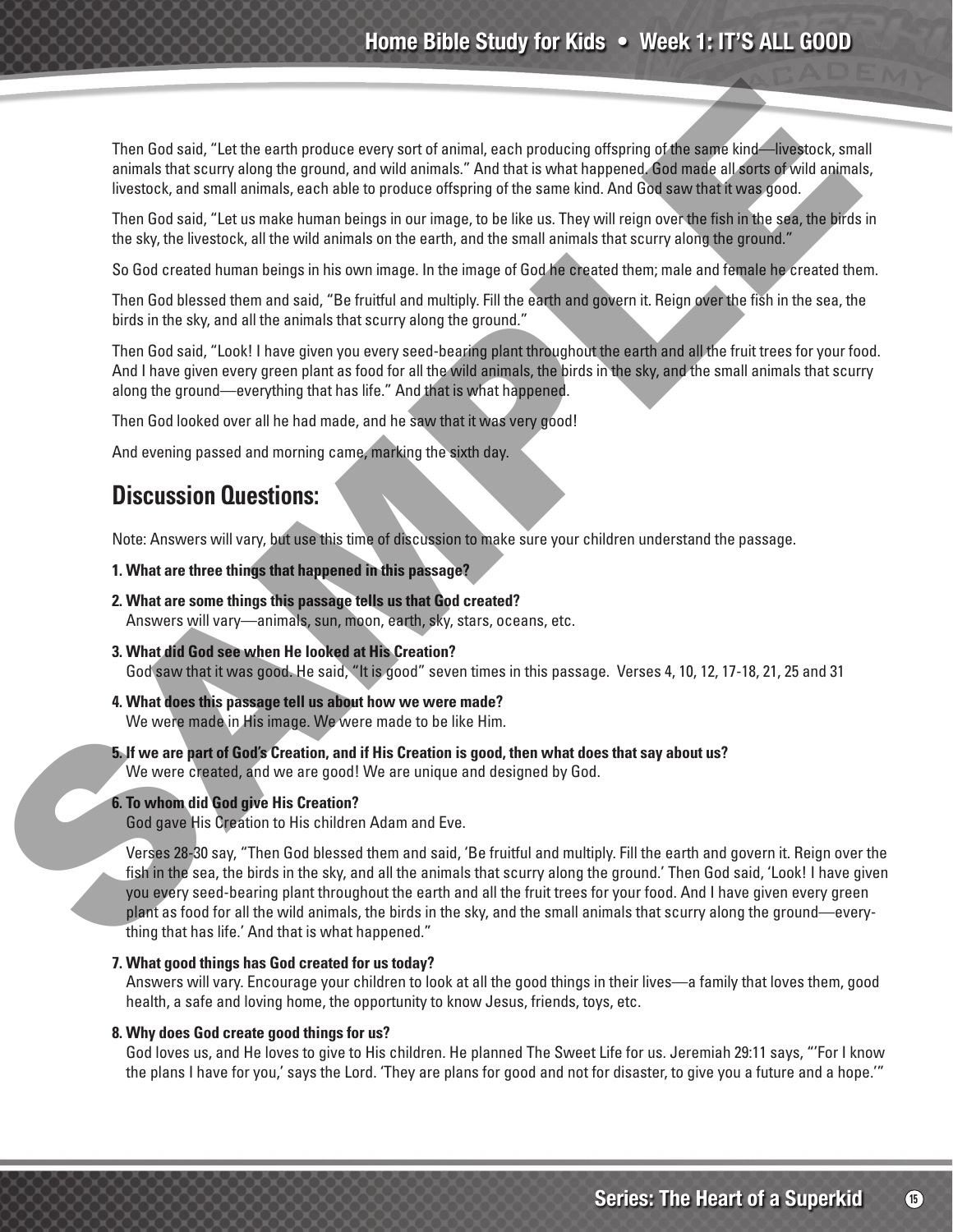

#### **Variation: Journaling**

Consider using questions 7 and 8 as a journaling exercise to provide an opportunity for your children to practice their writing skills, chart their own faith journey and begin a prayer/study journal. In time, they can reread their entries and reflect on God's faithfulness and goodness to them.

| Notes: $\_$ |  |
|-------------|--|
|             |  |
|             |  |
|             |  |
|             |  |
|             |  |
|             |  |
|             |  |
|             |  |
|             |  |
|             |  |
|             |  |
|             |  |
|             |  |
|             |  |
|             |  |
|             |  |
|             |  |
|             |  |
|             |  |
|             |  |
|             |  |
|             |  |
|             |  |
|             |  |
|             |  |
|             |  |
|             |  |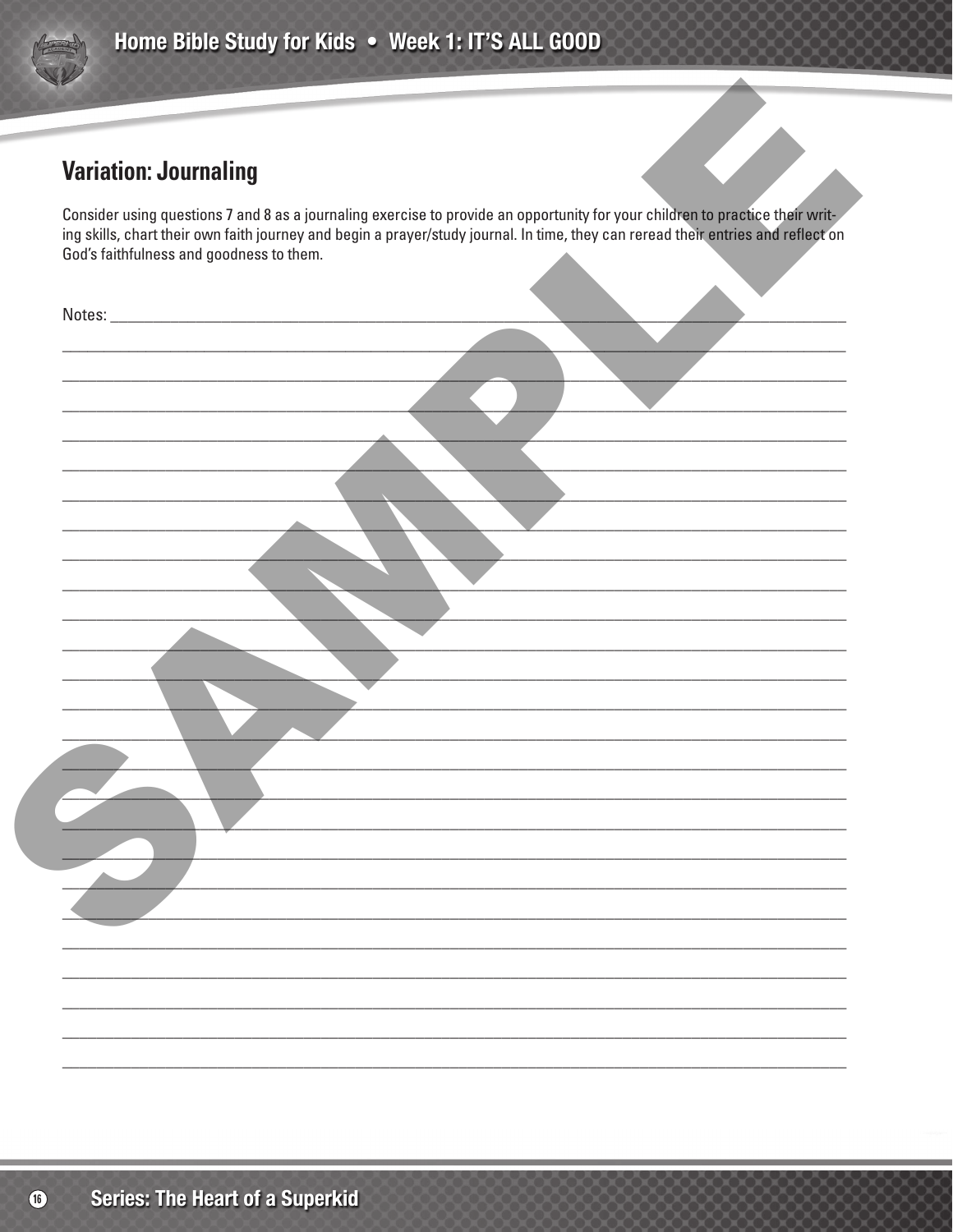# **BOAY 2: OBJECT LESSON WATCH IT GROW**

**Suggested Time: 5-7 minutes**

Memory Verse: **Then God looked over all he had made, and he saw that it was very good!** —Genesis 1:31

Supplies: <**1-2 Cards per child of instant sponge animals in dissolving capsules (available inexpensively at dollar stores, toy stores or online), Clear container partially filled with water**

#### **Lesson Instructions:**

It's fun to go to the zoo to see the animals, isn't it? But we don't have to go to the zoo today to see some of the animals God made. At the store the other day, I found these "instant animals." The instructions say all you have to do is put them in water and within just a few minutes, your animals will "grow"! Let's give it a try.

Can you help me put these animals in the water? *(Give your child one or two instant animal capsules to drop into the container with the water.)* 

OK, when I say, "A-a-a-a-animals, grow!" I want you to drop an animal capsule into the water. Ready? "A-a-a-a-animals, grow!" *(Watch as your child drops the capsules into the water.)*

That is so cool! And, I've got to admit, it's pretty fun to say, "Grow!" and things grow.

But, that's nothing compared to the kinds of things that happened in the earth when God spoke. When God spoke, He didn't even need to have a water container like ours. He just used His words and created the most beautiful animals you could ever imagine! Listen to Genesis 1:19-25:

And evening passed and morning came, marking the fourth day.

Then God said, "Let the waters swarm with fish and other life. Let the skies be filled with birds of every kind." So God created great sea creatures and every living thing that scurries and swarms in the water, and every sort of bird—each producing offspring of the same kind. And God saw that it was good. Then God blessed them, saying, "Be fruitful and multiply. Let the fish fill the seas, and let the birds multiply on the earth." **CONV 2: OBJECT LESSON** WATER CHAPTER TO NOW THE CHAPTER ON SURFACE SURFACE SURFACE SURFACE SURFACE SURFACE SURFACE SURFACE SURFACE SURFACE SURFACE SURFACE SURFACE SURFACE SURFACE SURFACE SURFACE SURFACE SURFACE SURFACE SU

And evening passed and morning came, marking the fifth day.

Then God said, "Let the earth produce every sort of animal, each producing offspring of the same kind—livestock, small animals that scurry along the ground, and wild animals." And that is what happened. God made all sorts of wild animals, livestock, and small animals, each able to produce offspring of the same kind. And God saw that it was good.

God's Garden where He put the animals wasn't some tiny, little one that could fit on the top of this table. The whole Earth filled up with every kind of grass, bush, vine, plant and fruit tree, animal, fish and bird. It must have been absolutely amazing! When it was all finished, God even said it was really good. When God says it's really good, it's something else!

The greatest part of all is the fact that God didn't create that spectacular Garden just to show off. He created all that good stuff for Adam and Eve, His kids. The Bible says that God is the same yesterday, today and forever. That means if 'way back then, He created good stuff for His kids, He is still doing it now. Want to get in on the good stuff? All you have to do is be in God's family and go for The Sweet Life. Just water your mind, spirit and life with God's Word, and watch the blessings grow!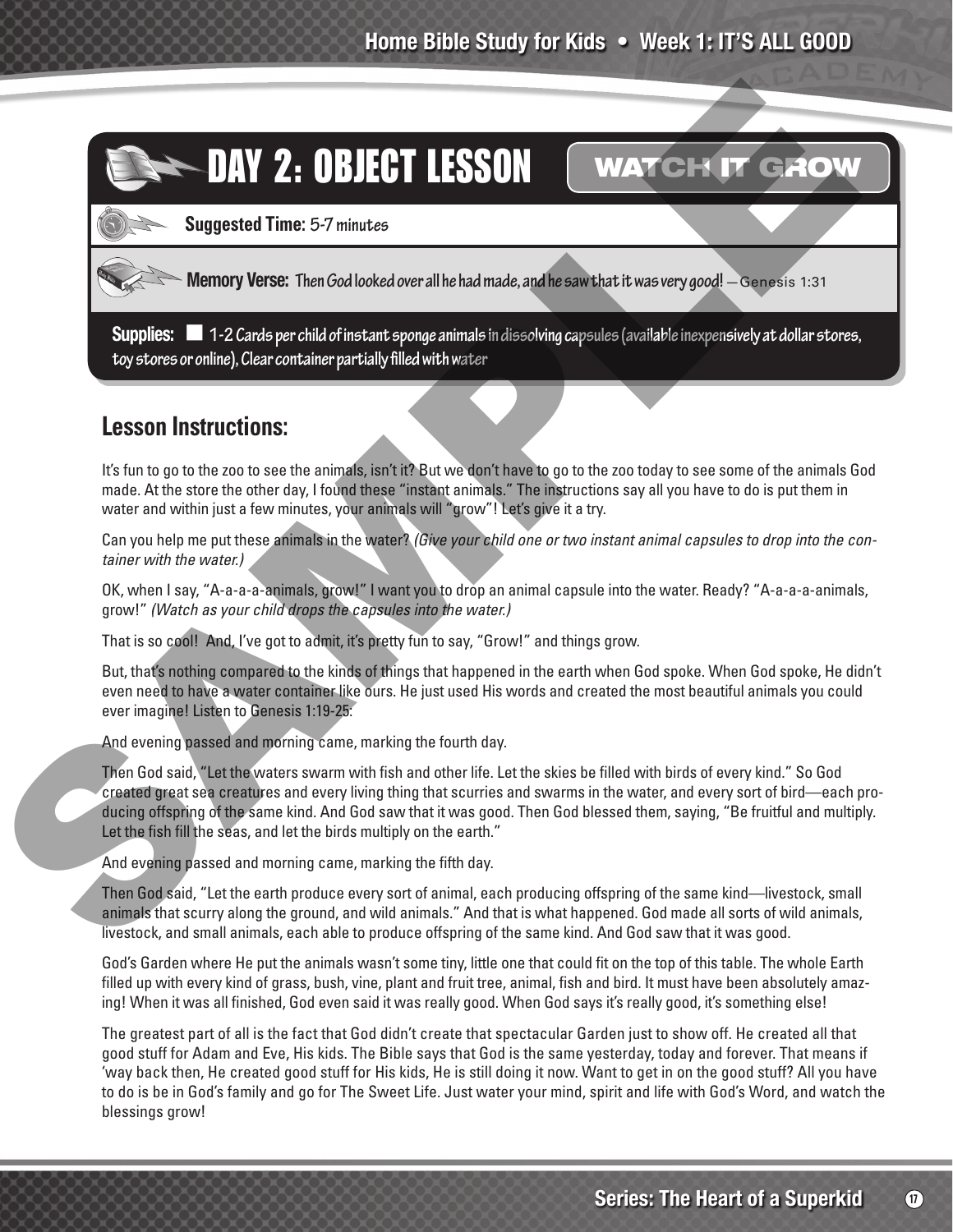

#### **Variation No. 1: Nature Walk**

#### **Variation No. 2: Zoo Visit**

| <b>Variation No. 1: Nature Walk</b>                                                                                                                                                                                                                                                                                                                                                                                                                                                                                                  |
|--------------------------------------------------------------------------------------------------------------------------------------------------------------------------------------------------------------------------------------------------------------------------------------------------------------------------------------------------------------------------------------------------------------------------------------------------------------------------------------------------------------------------------------|
|                                                                                                                                                                                                                                                                                                                                                                                                                                                                                                                                      |
| Consider taking your children for a nature walk. Talk about how much you love the garden and how much you appreci-<br>ate all that it provides—beautiful flowers, delicious fruits and vegetables and/or herbs. Talk about how much patience it<br>takes and how you wish you could just speak to it and have it produce instantly, like in the Garden of Eden. You can then<br>connect with the lesson by reading Genesis 1:11-12.                                                                                                  |
| <b>Variation No. 2: Zoo Visit</b>                                                                                                                                                                                                                                                                                                                                                                                                                                                                                                    |
| Plan a trip to the zoo. Connect with the lesson by talking about how God made the animals and how much you appreciate<br>all the intricate details of His Creation. Discuss how amazing it is that God spoke and something as beautiful as a parrot<br>or as huge and varied as an elephant or a rhinoceros came into being. Let your children know that God has given them<br>the ability to call those things that be not as though they were (Romans 4:17) into their own lives, by speaking words of<br>faith-just like God did! |
| Notes: and the state of the state of the state of the state of the state of the state of the state of the state of the state of the state of the state of the state of the state of the state of the state of the state of the                                                                                                                                                                                                                                                                                                       |
|                                                                                                                                                                                                                                                                                                                                                                                                                                                                                                                                      |
|                                                                                                                                                                                                                                                                                                                                                                                                                                                                                                                                      |
|                                                                                                                                                                                                                                                                                                                                                                                                                                                                                                                                      |
|                                                                                                                                                                                                                                                                                                                                                                                                                                                                                                                                      |
|                                                                                                                                                                                                                                                                                                                                                                                                                                                                                                                                      |
|                                                                                                                                                                                                                                                                                                                                                                                                                                                                                                                                      |
|                                                                                                                                                                                                                                                                                                                                                                                                                                                                                                                                      |
|                                                                                                                                                                                                                                                                                                                                                                                                                                                                                                                                      |
|                                                                                                                                                                                                                                                                                                                                                                                                                                                                                                                                      |
|                                                                                                                                                                                                                                                                                                                                                                                                                                                                                                                                      |
|                                                                                                                                                                                                                                                                                                                                                                                                                                                                                                                                      |
|                                                                                                                                                                                                                                                                                                                                                                                                                                                                                                                                      |
|                                                                                                                                                                                                                                                                                                                                                                                                                                                                                                                                      |
|                                                                                                                                                                                                                                                                                                                                                                                                                                                                                                                                      |
|                                                                                                                                                                                                                                                                                                                                                                                                                                                                                                                                      |
|                                                                                                                                                                                                                                                                                                                                                                                                                                                                                                                                      |
|                                                                                                                                                                                                                                                                                                                                                                                                                                                                                                                                      |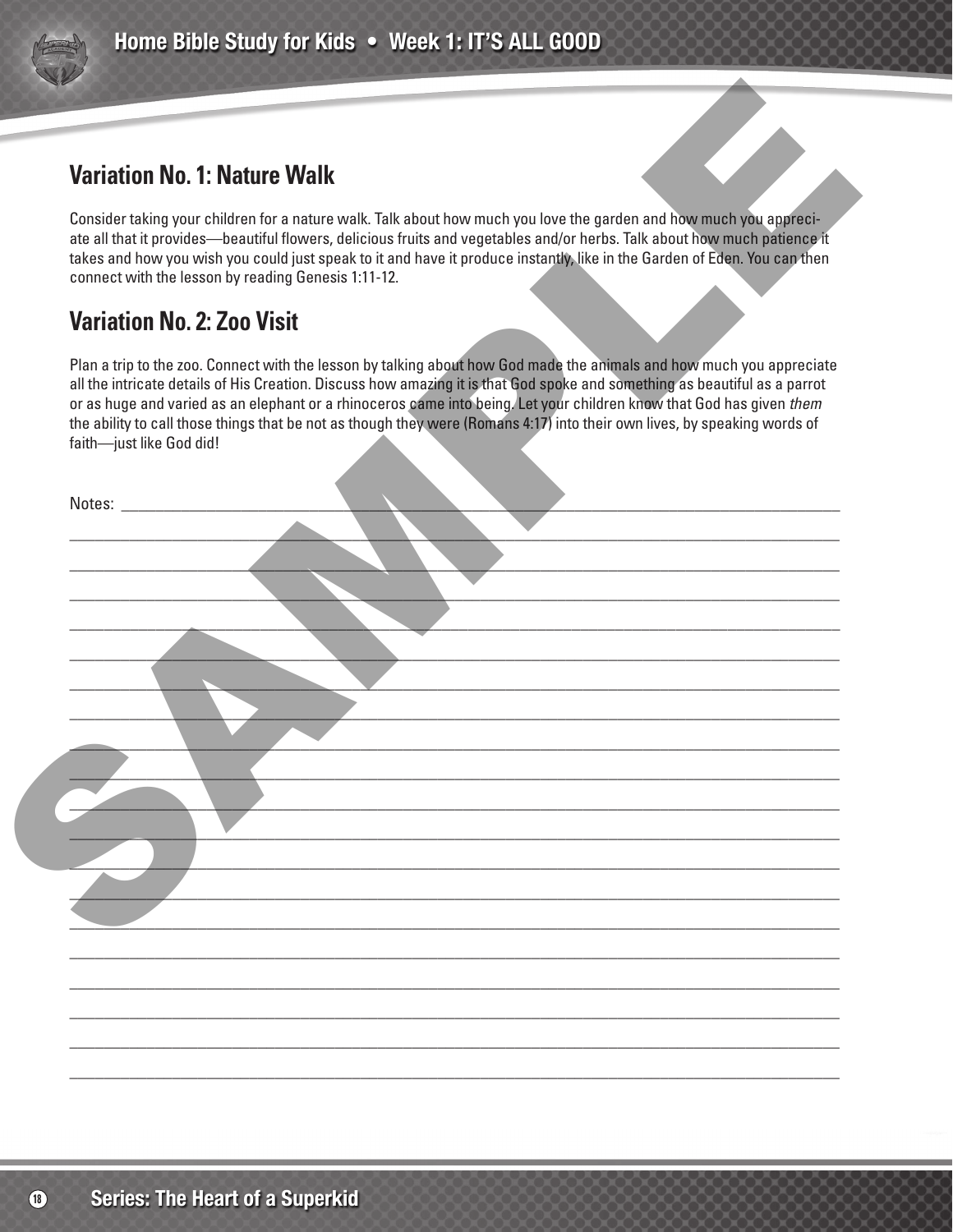# **DAY 3: GIVING LESSON EXECUTED BON'T COME DON'T COME**

#### **Lesson Instructions:**

| <b>DAY 3: GIVING LESSON</b>                                                                                                                                                                                                                                                                                                                                                                                                                                | <b>DON'T COME</b><br><b>EMPTY-HANDED</b> |
|------------------------------------------------------------------------------------------------------------------------------------------------------------------------------------------------------------------------------------------------------------------------------------------------------------------------------------------------------------------------------------------------------------------------------------------------------------|------------------------------------------|
| <b>Suggested Time: 10 minutes</b>                                                                                                                                                                                                                                                                                                                                                                                                                          |                                          |
| Offering Scripture: No one is to show up in the Presence of God empty-handed; each man must bring as much as he<br>can manage, giving generously in response to the blessings of God, your God. - Deuteronomy 16:16b-17 MSG                                                                                                                                                                                                                                |                                          |
| <b>Supplies:</b> Small bouquet of fresh-cut flowers                                                                                                                                                                                                                                                                                                                                                                                                        |                                          |
| <b>Lesson Instructions:</b>                                                                                                                                                                                                                                                                                                                                                                                                                                |                                          |
| Do you remember the last time we went to someone's house for dinner? We were on our best behavior, weren't we? We<br>said, "Please" and "Thank you." Those are good manners, but there's something else we can do when we go to someone's<br>house for dinner: We can bring a hostess gift.                                                                                                                                                                |                                          |
| A hostess gift is something you bring with you to a dinner or a party, like these flowers. You would give these flowers to the<br>person who invited you to thank them for inviting you to dinner. This is a custom you don't see often, but it's a very thought-<br>ful thing to do.                                                                                                                                                                      |                                          |
| Did you know that the Bible tells us we should bring a kind of "hostess gift" to God? In Deuteronomy 16:16b-17 it says:<br>"No one is to show up in the Presence of God empty-handed; each man must bring as much as he can manage, giving<br>generously in response to the blessings of God, your God."                                                                                                                                                   |                                          |
| God has invited us to come into His house, to be close to Him. It would be a good idea to make sure we don't come empty-<br>handed. Not because we owe Him something, but because He is always so generous to us and looking for ways to bless<br>us. We bring Him gifts just to say thanks! Should we get an offering ready to bring to our amazing God this next Sunday?<br>Let's get it now, and we'll take it with us the next time we attend service. |                                          |
| Notes:                                                                                                                                                                                                                                                                                                                                                                                                                                                     |                                          |
|                                                                                                                                                                                                                                                                                                                                                                                                                                                            |                                          |
|                                                                                                                                                                                                                                                                                                                                                                                                                                                            |                                          |
|                                                                                                                                                                                                                                                                                                                                                                                                                                                            |                                          |
|                                                                                                                                                                                                                                                                                                                                                                                                                                                            |                                          |
|                                                                                                                                                                                                                                                                                                                                                                                                                                                            |                                          |
|                                                                                                                                                                                                                                                                                                                                                                                                                                                            |                                          |
|                                                                                                                                                                                                                                                                                                                                                                                                                                                            |                                          |

\_\_\_\_\_\_\_\_\_\_\_\_\_\_\_\_\_\_\_\_\_\_\_\_\_\_\_\_\_\_\_\_\_\_\_\_\_\_\_\_\_\_\_\_\_\_\_\_\_\_\_\_\_\_\_\_\_\_\_\_\_\_\_\_\_\_\_\_\_\_\_\_\_\_\_\_\_\_\_\_\_\_\_\_\_\_\_\_\_\_\_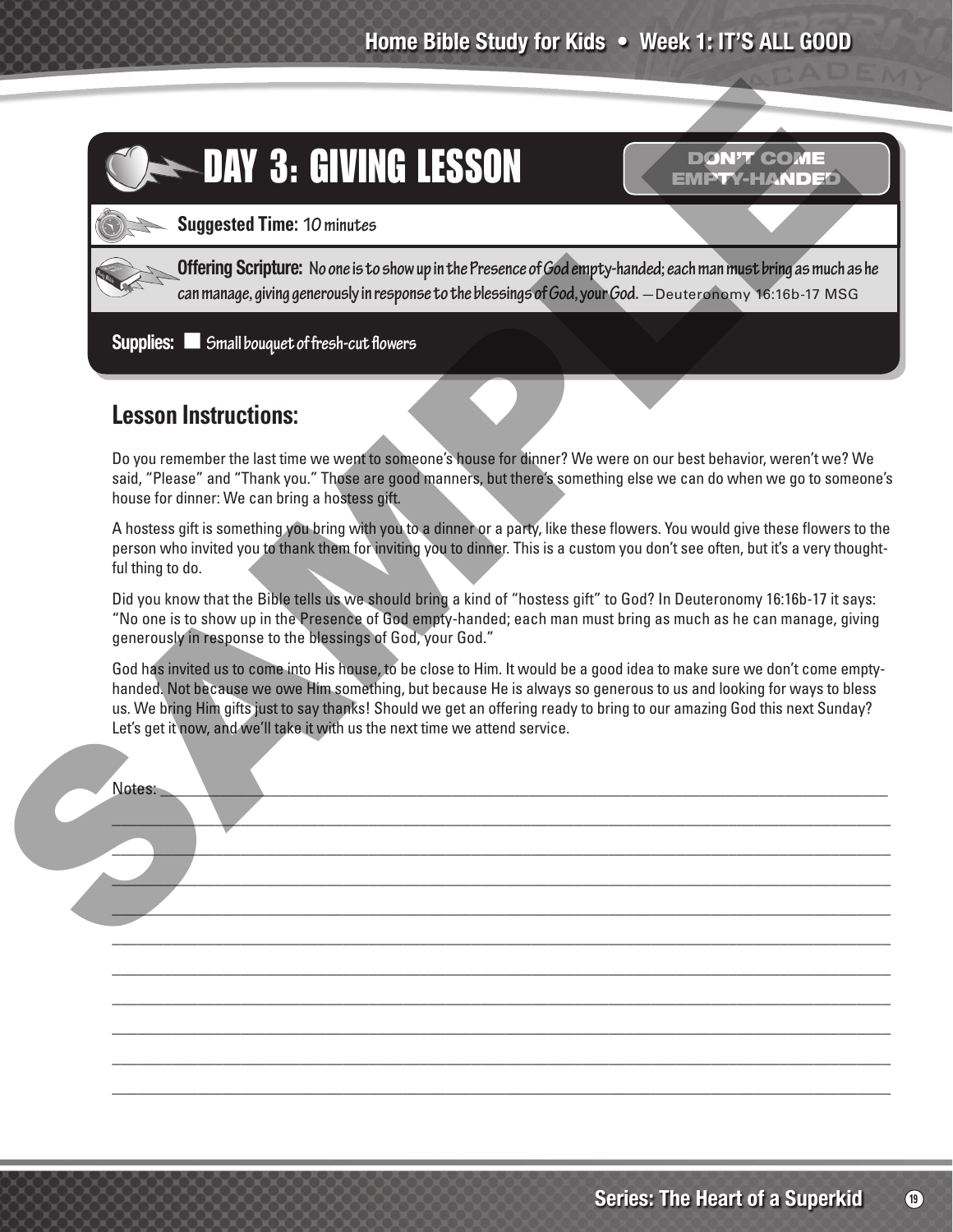



Memory Verse: **Then God looked over all he had made, and he saw that it was very good!** —Genesis 1:31

Concept: **Highlighting an interesting historical place, figure or event that illustrates the theme of the day. The theme of the day is God made everything good!**

Media: **If you have the technical capability, show DVDs with Disneyland® or Disney World® photos. (If you don't have this capability you may print out photos from the Internet to show the kids.) Personal photos of you or someone else's vacation to Disneyland® or Disney World®. SAMPLE CONTRACT CONTRACT CONTRACT CONTRACT CONTRACT CONTRACT CONTRACT CONTRACT CONTRACT CONTRACT CONTRACT CONTRACT CONTRACT CONTRACT CONTRACT CONTRACT CONTRACT CONTRACT CONTRACT CONTRACT CONTRACT CONTRACT CONTRACT CONTRAC** 

Teacher Tip: **Entering in costume is an attention grabber for your children. When presenting the information, it's helpful to have pictures and books available, too.** 

 Supplies: <**Mickey Mouse® or Minnie Mouse® attire,** <**Mouse ears/tail,** <**Face painted to look like mouse face,**  <**Disney® gloves**

#### **Intro:**

Today, you will highlight an important historical figure for your children. Bring your message to life in practical terms—allow the children to see God's creative power at work in the world today.

#### **Lesson Instructions:**

This week, we've been talking about all the good things God has made for us. Can you remind me of our memory verse?

#### **Then God looked over all he had made, and he saw that it was very good! —Genesis 1:31**

In the beginning, God created the Garden of Eden for Adam and Eve to enjoy, and He filled it with lots of good things food to eat, animals, and beautiful plants and trees. It took an amazing amount of creativity to make such a wonderful and perfect place.

Did you know that God gave us the ability to be creative, too? Think about the things that people enjoy today. Do they require creativity? How about amusement parks?

In the 1920s and '30s amusement parks with rides were mostly dirty places, not safe for families: NOT at all good. So in 1923, a 21-year-old man set out to change all that and revolutionize the amusement-park business, forever. His goal? To create a theme park that had fun attractions and a beautiful atmosphere—one that would stay clean and safe, but would keep changing with imagination.

He also created a famous cartoon character with some interesting features like ours. Can you guess who it is?

### *About Walt Disney®:*

This man had one of the biggest imaginations of his time. His name was Walt Disney®. To this day, his name represents imagination, optimism, success and excellence.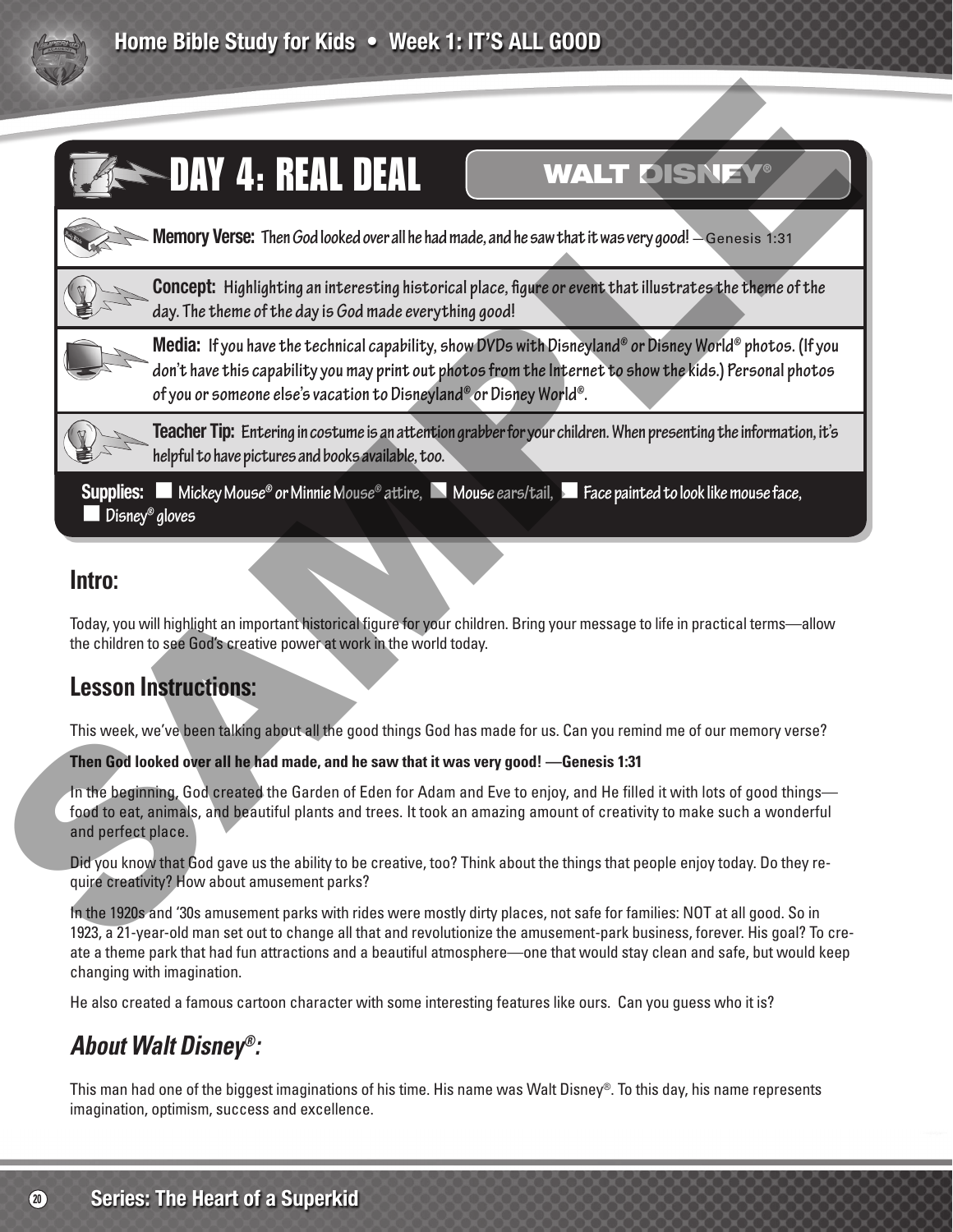Walt Disney® became interested in art at a very young age. He would even sell his sketches and drawings to neighbors to earn spending money.

Mr. Disney started his own business drawing advertisements and illustrations. Then, he launched an animation studio. At the age of 22, he started producing short, animated films. One of his good creations was a mouse called Mortimer—later named Mickey, or Mickey Mouse®. Just a few years later, other good things were created by Walt Disney®—Snow White and the Seven Dwarfs®, Pinocchio® and Bambi®. He also created books with some favorite Disney characters like Mickey and Minnie Mouse®, Donald Duck® and Pluto® the dog. Welt Disney" because interested in at at a very young age. He would even sell his stations and drawing at neighbors and properties that the stationary and the stations of the Disney station is the station of the station o

#### *A Good Idea—Disneyland®:*

Disneyland® was Walt Disney's® dream. For years he dreamed of building a "little family park" where parents could take their children for a day of fun. Now, that's a good idea!

Walt Disney® wanted to build his park and call it "The Happiest Place on Earth®." He said Disneyland® was a work of love. He wanted to make a place so good it would make dreams come true every day. Cast members at the park today, still hold true to the promise of turning the ordinary into the extraordinary!

#### *How Good Is It?*

#### *Opening Day:*

Disneyland® was opened to the public in July 1955. Amazingly, it was built in a little over a year! It cost about \$17 million to build. The excitement of the grand opening was all over America.

### *The Lands:*

Walt Disney® wanted to build separate areas inside Disneyland® so guests would feel like they were traveling from one land to another. He created this by transforming colors, textures and shapes of everything—even the trash cans! In the beginning, there were only five different theme "Lands":

- Main Street U.S.A.® —an early 20th century Midwest town
- Adventureland®—jungle-themed adventures
- Frontierland®—the Western frontier
- Fantasyland®—transforming cartoons into reality
- $\mathsf{T}$ omorrowland®—looking into the future

#### *Entertainment:*

Every day there are parades, special shows, characters walking about, bands playing and fireworks! In the winter, snow is even made to fall several times a day.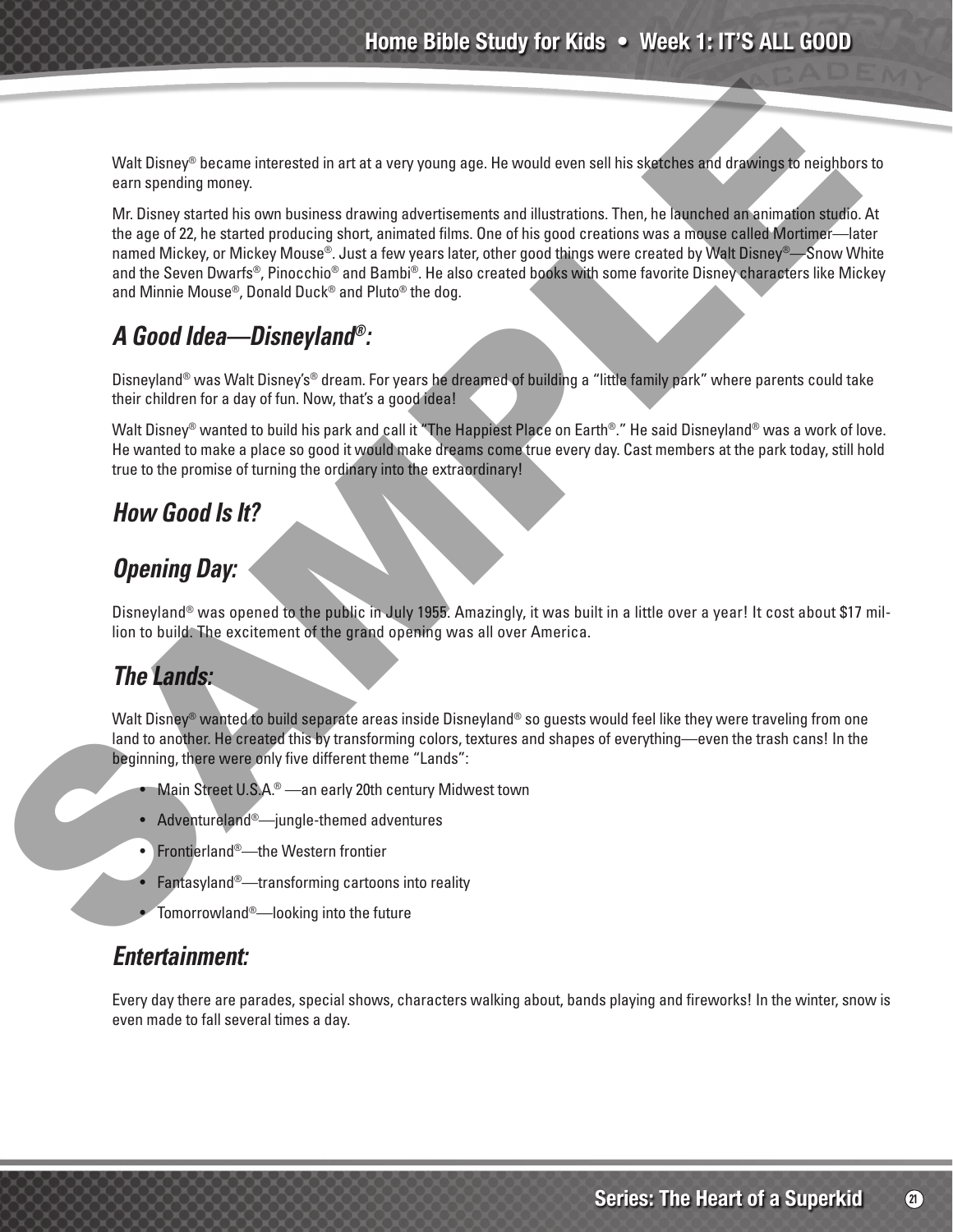

#### *Then and Now:*

Many things have changed since Disneyland® opened in 1955.

- • **THEN:** 20,000 people arrived on opening day.
- • **NOW:** 65,000 people *per day* visit the park (That's 10-12 million visitors per year.)! 250 million people have visited Disneyland<sup>®</sup>—including presidents, kings and queens, and royalty from all over the globe. Then and Now:<br>
Mary things have changed since Disneyland" opened in 1955.<br>
• THEN: 20,000 people serived on opening day.<br>
• Now ESUID per lactivity the part (That is UD-2 million width one year) 20 million people with the
	- • **THEN:** Ticket prices were \$1 for admission. Individual tickets for 18 rides were 10-35 cents each.
	- NOW: Tickets cost \$80 for adults and \$74 for children under 10.
	- • **THEN:** The park was closed Monday-Tuesday, during off-seasons.
	- • **NOW:** The parks are open year-round.

#### **Making History:**

Walt Disney® used his creativity to accomplish his dream and finish what he imagined. Now, millions of people get to enjoy what he called "The Happiest Place on Earth®."

#### **Outro:**

However, nothing is better than what God created for us from the very beginning—a place to live, have fun and enjoy "The Sweet Life." God is still in the creation business, and when HE plans it, IT'S ALL GOOD!

\_\_\_\_\_\_\_\_\_\_\_\_\_\_\_\_\_\_\_\_\_\_\_\_\_\_\_\_\_\_\_\_\_\_\_\_\_\_\_\_\_\_\_\_\_\_\_\_\_\_\_\_\_\_\_\_\_\_\_\_\_\_\_\_\_\_\_\_\_\_\_\_\_\_\_\_\_\_\_\_\_\_\_\_\_\_\_\_  $\frac{1}{2}$  ,  $\frac{1}{2}$  ,  $\frac{1}{2}$  ,  $\frac{1}{2}$  ,  $\frac{1}{2}$  ,  $\frac{1}{2}$  ,  $\frac{1}{2}$  ,  $\frac{1}{2}$  ,  $\frac{1}{2}$  ,  $\frac{1}{2}$  ,  $\frac{1}{2}$  ,  $\frac{1}{2}$  ,  $\frac{1}{2}$  ,  $\frac{1}{2}$  ,  $\frac{1}{2}$  ,  $\frac{1}{2}$  ,  $\frac{1}{2}$  ,  $\frac{1}{2}$  ,  $\frac{1$  $\mathcal{L} = \{ \mathcal{L} = \{ \mathcal{L} = \mathcal{L} \} \cup \{ \mathcal{L} = \{ \mathcal{L} = \mathcal{L} \} \cup \{ \mathcal{L} = \{ \mathcal{L} = \mathcal{L} = \mathcal{L} \} \cup \{ \mathcal{L} = \{ \mathcal{L} = \mathcal{L} = \mathcal{L} = \mathcal{L} = \mathcal{L} \} \cup \{ \mathcal{L} = \{ \mathcal{L} = \mathcal{L} = \mathcal{L} = \mathcal{L} = \mathcal{L} = \mathcal{L} \} \cup \{ \mathcal{L} = \{ \mathcal{L}$  $\mathcal{L}_\mathcal{L}$  , and the contribution of the contribution of the contribution of the contribution of the contribution of the contribution of the contribution of the contribution of the contribution of the contribution of  $\frac{1}{2}$  ,  $\frac{1}{2}$  ,  $\frac{1}{2}$  ,  $\frac{1}{2}$  ,  $\frac{1}{2}$  ,  $\frac{1}{2}$  ,  $\frac{1}{2}$  ,  $\frac{1}{2}$  ,  $\frac{1}{2}$  ,  $\frac{1}{2}$  ,  $\frac{1}{2}$  ,  $\frac{1}{2}$  ,  $\frac{1}{2}$  ,  $\frac{1}{2}$  ,  $\frac{1}{2}$  ,  $\frac{1}{2}$  ,  $\frac{1}{2}$  ,  $\frac{1}{2}$  ,  $\frac{1$ \_\_\_\_\_\_\_\_\_\_\_\_\_\_\_\_\_\_\_\_\_\_\_\_\_\_\_\_\_\_\_\_\_\_\_\_\_\_\_\_\_\_\_\_\_\_\_\_\_\_\_\_\_\_\_\_\_\_\_\_\_\_\_\_\_\_\_\_\_\_\_\_\_\_\_\_\_\_\_\_\_\_\_\_\_\_\_\_ \_\_\_\_\_\_\_\_\_\_\_\_\_\_\_\_\_\_\_\_\_\_\_\_\_\_\_\_\_\_\_\_\_\_\_\_\_\_\_\_\_\_\_\_\_\_\_\_\_\_\_\_\_\_\_\_\_\_\_\_\_\_\_\_\_\_\_\_\_\_\_\_\_\_\_\_\_\_\_\_\_\_\_\_\_\_\_\_  $\overline{\phantom{a}}$  ,  $\overline{\phantom{a}}$  ,  $\overline{\phantom{a}}$  ,  $\overline{\phantom{a}}$  ,  $\overline{\phantom{a}}$  ,  $\overline{\phantom{a}}$  ,  $\overline{\phantom{a}}$  ,  $\overline{\phantom{a}}$  ,  $\overline{\phantom{a}}$  ,  $\overline{\phantom{a}}$  ,  $\overline{\phantom{a}}$  ,  $\overline{\phantom{a}}$  ,  $\overline{\phantom{a}}$  ,  $\overline{\phantom{a}}$  ,  $\overline{\phantom{a}}$  ,  $\overline{\phantom{a}}$ \_\_\_\_\_\_\_\_\_\_\_\_\_\_\_\_\_\_\_\_\_\_\_\_\_\_\_\_\_\_\_\_\_\_\_\_\_\_\_\_\_\_\_\_\_\_\_\_\_\_\_\_\_\_\_\_\_\_\_\_\_\_\_\_\_\_\_\_\_\_\_\_\_\_\_\_\_\_\_\_\_\_\_\_\_\_\_\_ \_\_\_\_\_\_\_\_\_\_\_\_\_\_\_\_\_\_\_\_\_\_\_\_\_\_\_\_\_\_\_\_\_\_\_\_\_\_\_\_\_\_\_\_\_\_\_\_\_\_\_\_\_\_\_\_\_\_\_\_\_\_\_\_\_\_\_\_\_\_\_\_\_\_\_\_\_\_\_\_\_\_\_\_\_\_\_\_ \_\_\_\_\_\_\_\_\_\_\_\_\_\_\_\_\_\_\_\_\_\_\_\_\_\_\_\_\_\_\_\_\_\_\_\_\_\_\_\_\_\_\_\_\_\_\_\_\_\_\_\_\_\_\_\_\_\_\_\_\_\_\_\_\_\_\_\_\_\_\_\_\_\_\_\_\_\_\_\_\_\_\_\_\_\_\_\_ \_\_\_\_\_\_\_\_\_\_\_\_\_\_\_\_\_\_\_\_\_\_\_\_\_\_\_\_\_\_\_\_\_\_\_\_\_\_\_\_\_\_\_\_\_\_\_\_\_\_\_\_\_\_\_\_\_\_\_\_\_\_\_\_\_\_\_\_\_\_\_\_\_\_\_\_\_\_\_\_\_\_\_\_\_\_\_\_

Notes: \_\_\_\_\_\_\_\_\_\_\_\_\_\_\_\_\_\_\_\_\_\_\_\_\_\_\_\_\_\_\_\_\_\_\_\_\_\_\_\_\_\_\_\_\_\_\_\_\_\_\_\_\_\_\_\_\_\_\_\_\_\_\_\_\_\_\_\_\_\_\_\_\_\_\_\_\_\_\_\_\_\_\_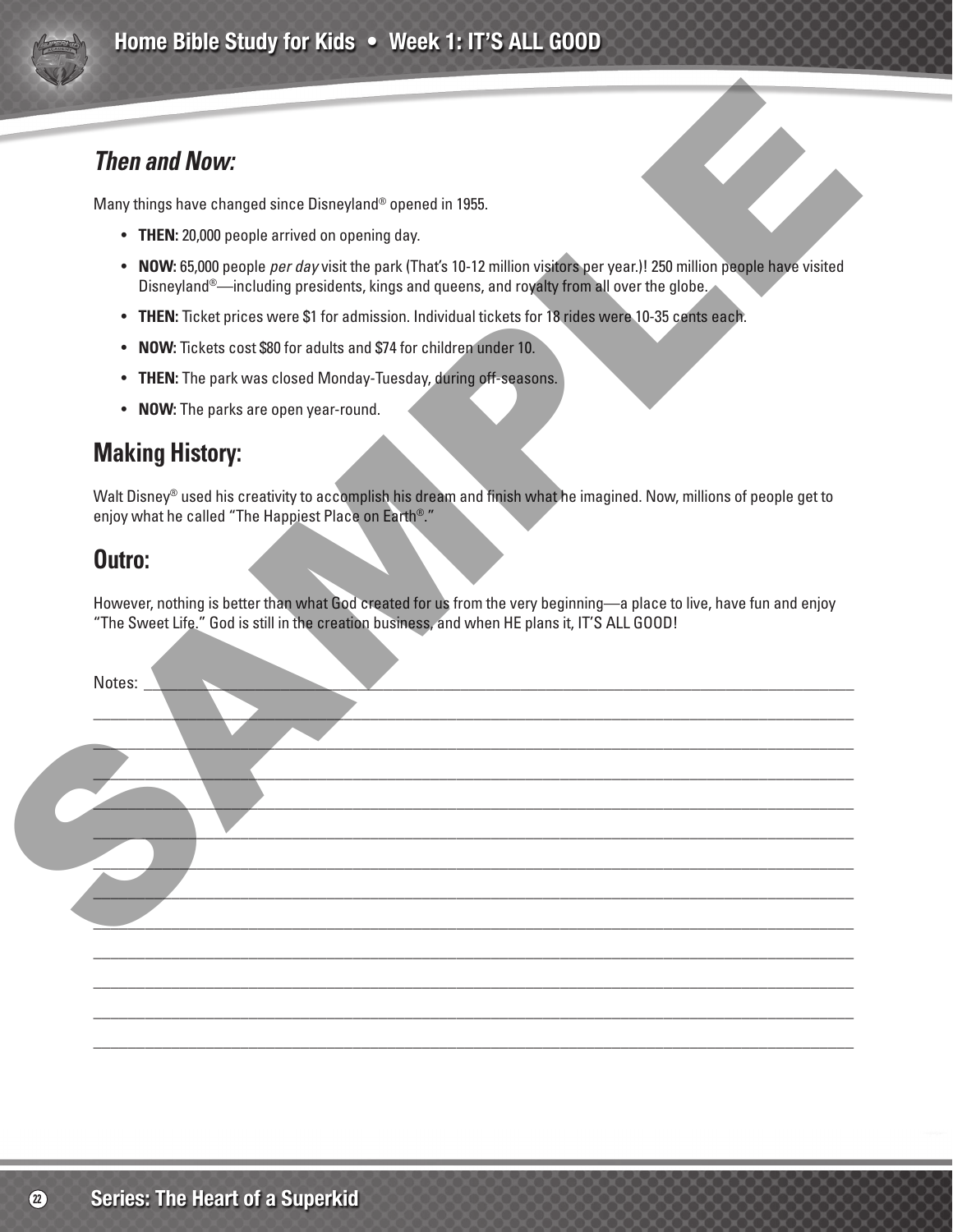| $\blacktriangleright$ day 5: game time                                                                                                                                                                                                                                               |                                                            |                                                   | <b>CREATION QUICK DRAW</b> |  |
|--------------------------------------------------------------------------------------------------------------------------------------------------------------------------------------------------------------------------------------------------------------------------------------|------------------------------------------------------------|---------------------------------------------------|----------------------------|--|
| <b>Suggested Time: 7-10 minutes</b>                                                                                                                                                                                                                                                  |                                                            |                                                   |                            |  |
| Memory Verse: Then God looked over all he had made, and he saw that it was very good! - Genesis 1:31                                                                                                                                                                                 |                                                            |                                                   |                            |  |
| <b>Supplies:</b> $\blacksquare$ 2 Large notepads, $\blacksquare$ 2 Black markers (or pencils), $\blacksquare$ 10 Slips of paper (each containing the name of a<br>creature), $\Box$ Bowl (in which to place creature papers)                                                         |                                                            |                                                   |                            |  |
| Players: 4 or more                                                                                                                                                                                                                                                                   |                                                            |                                                   |                            |  |
| <b>Prior to Game:</b>                                                                                                                                                                                                                                                                | 2. Rabbit<br>3. Giraffe<br><b>4. Rhinoceros</b><br>5. Deer | 7. Snake<br>8. Bird<br>9. Butterfly<br>10. Spider |                            |  |
| Write one creature name on each slip of paper. Place the papers in the bowl. Divide your family into two teams and take<br>seats around a table.                                                                                                                                     |                                                            |                                                   |                            |  |
| <b>Game Instructions:</b><br>Choose one player from each team to be the artist. Have one artist pick a creature paper from the bucket and show it to the<br>other artist.                                                                                                            |                                                            |                                                   |                            |  |
| On "Ready, Set, Draw!" the artists must draw the creature listed. As they draw, their teammates will shout out answers, trying<br>to correctly identify the creature. The first team to correctly guess the creature gets 100 points. Choose new artists, and play<br>another round. |                                                            |                                                   |                            |  |
| <b>Game Goal:</b>                                                                                                                                                                                                                                                                    |                                                            |                                                   |                            |  |
|                                                                                                                                                                                                                                                                                      |                                                            |                                                   |                            |  |

| 1. Fish              | 6. Lion      |
|----------------------|--------------|
| 2. Rabbit            | 7. Snake     |
| 3. Giraffe           | 8. Bird      |
| <b>4. Rhinoceros</b> | 9. Butterfly |
| 5. Deer              | 10. Spider   |

#### **Prior to Game:**

#### **Game Instructions:**

### **Game Goal:**

Continue until one team reaches 500 points.

#### **Final Word:**

Some of the creatures drawn looked pretty strange, didn't they? Isn't it amazing to think that God created each one of them perfectly the very first time?! He didn't even need an eraser!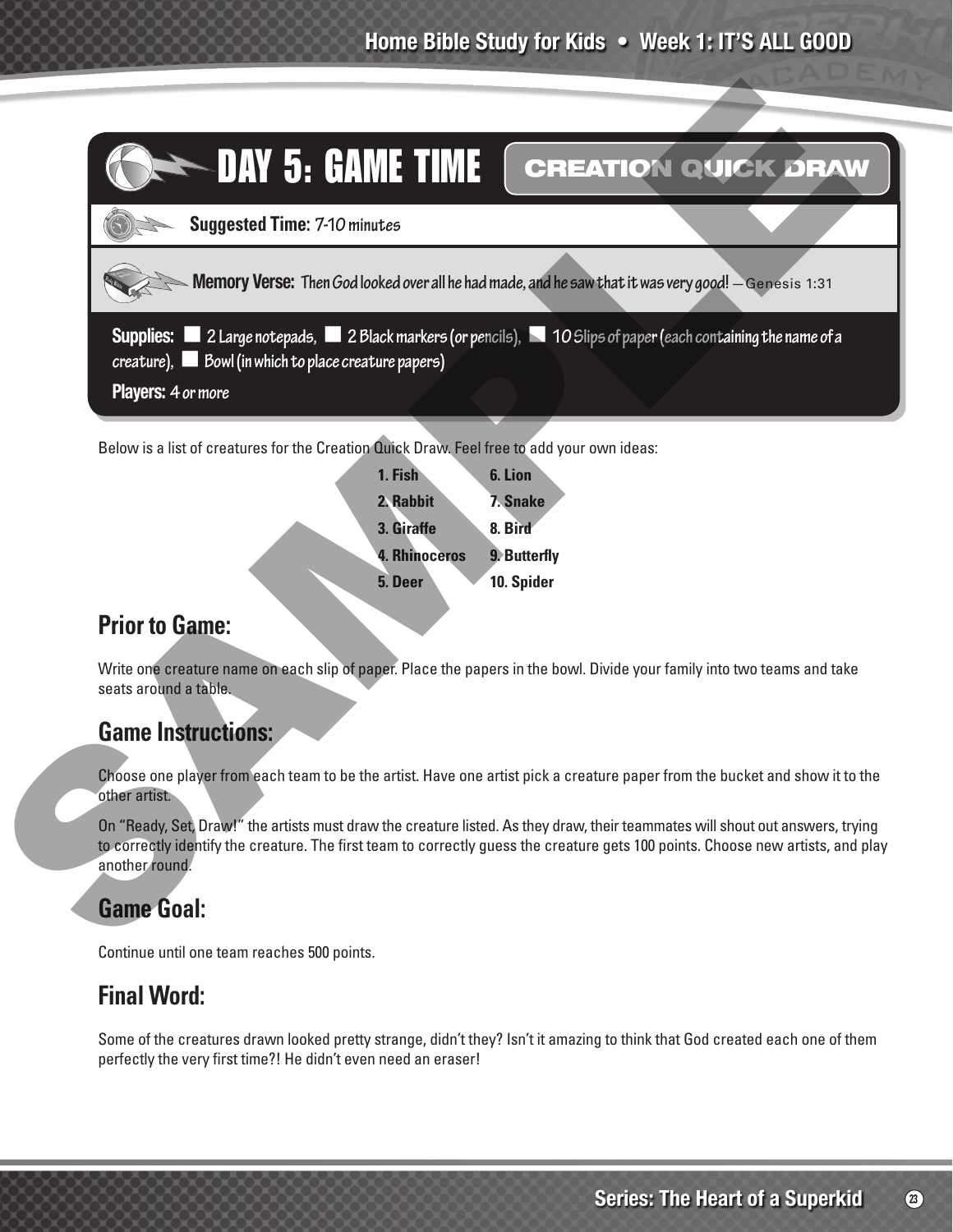

## **Variation: Single Artist**

For fewer than four players, have only one artist. All players will take turns drawing while the other players try to guess which animal is being drawn. Award points to the player who guesses the right answer. Each correct guess earns 100 points. The first player to earn 500 points, wins.

| Notes: _ |
|----------|
|          |
|          |
|          |
|          |
|          |
|          |
|          |
|          |
|          |
|          |
|          |
|          |
|          |
|          |
|          |
|          |
|          |
|          |
|          |
|          |
|          |
|          |
|          |
|          |
|          |
|          |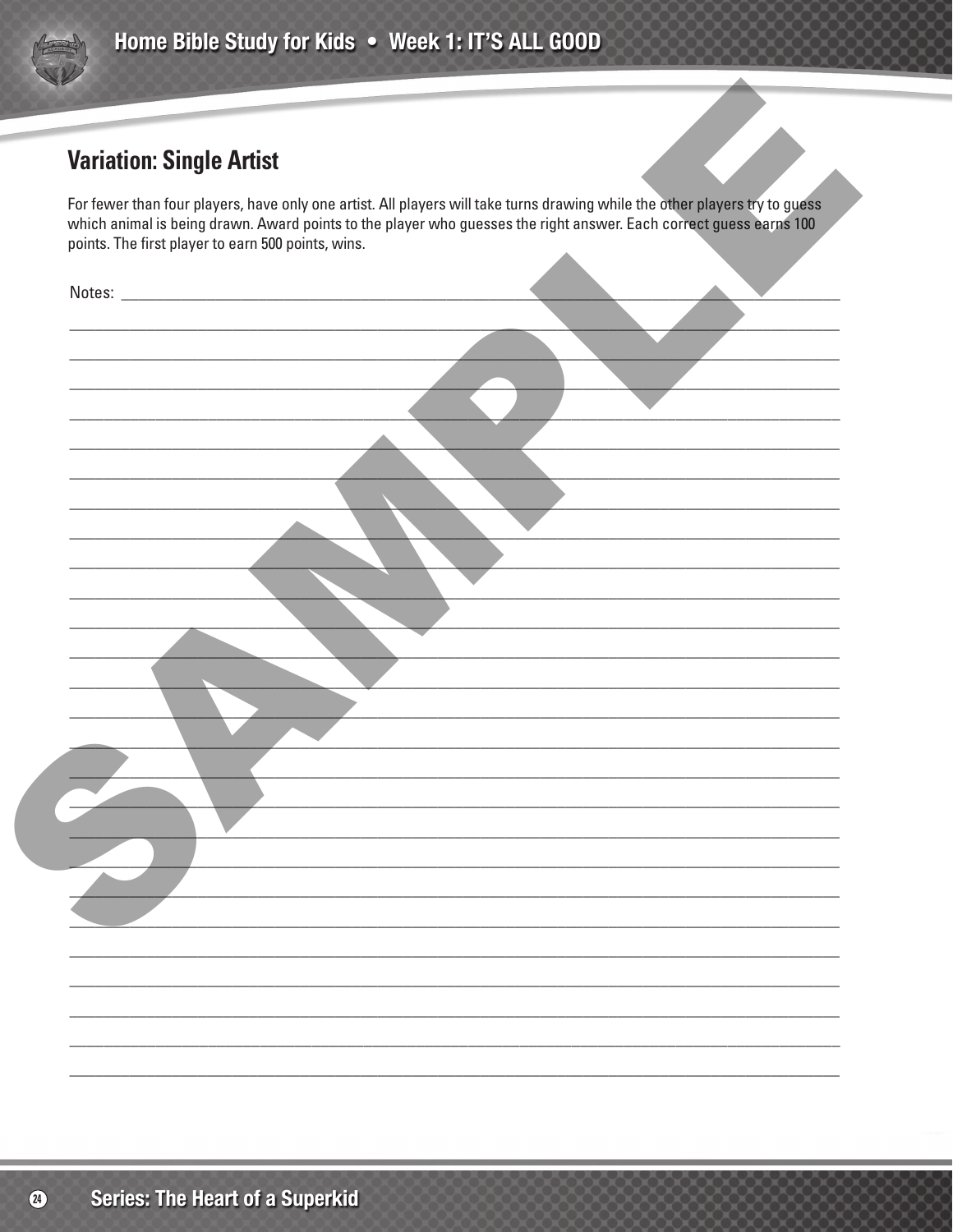

In Genesis 1, we saw that God created many good things for Adam and Eve, and ultimately, for you. Using the provided words, fill in the puzzle spaces below. Remember, the words will fit together in only one correct way.